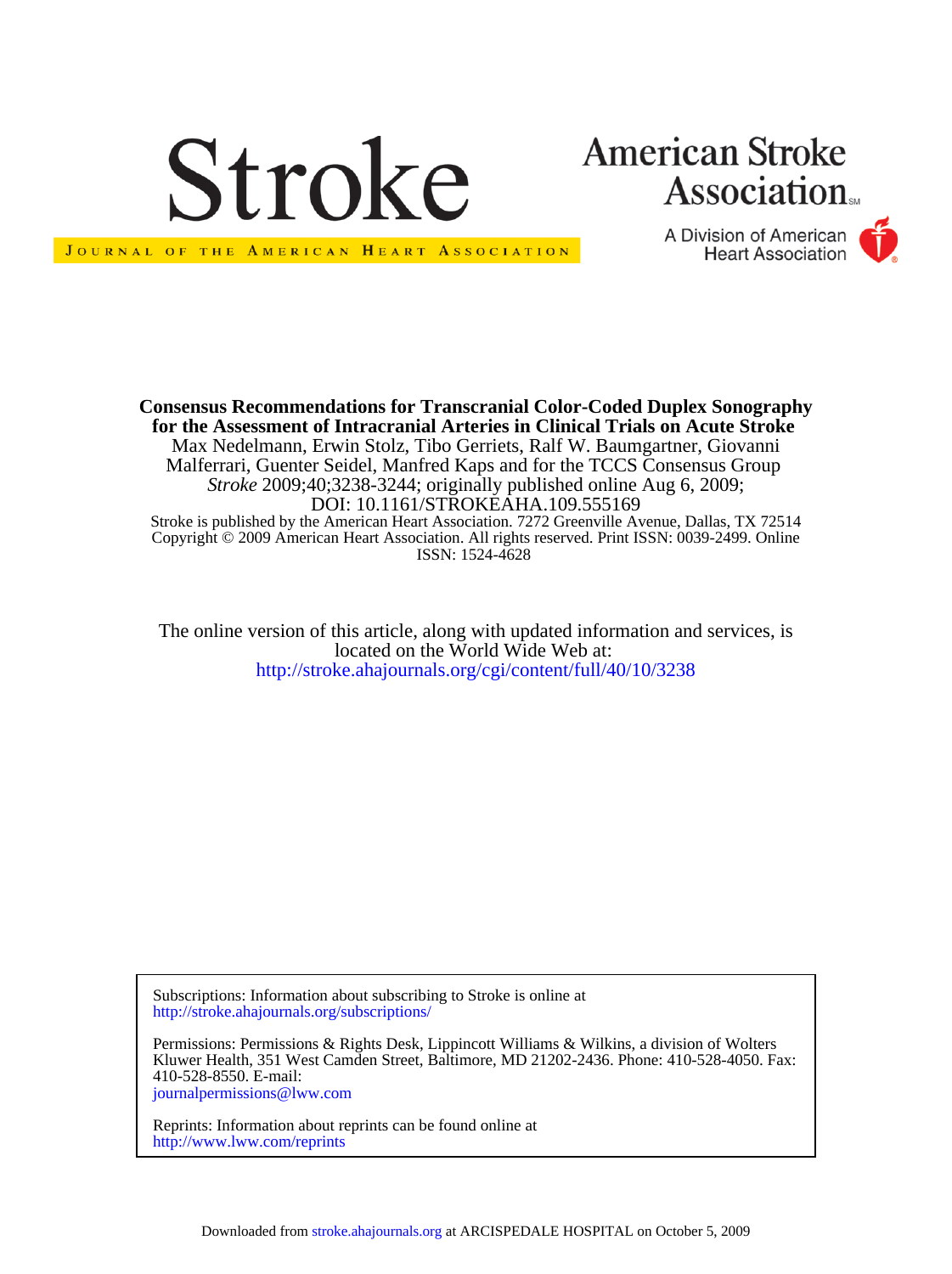# **Consensus Recommendations for Transcranial Color-Coded Duplex Sonography for the Assessment of Intracranial Arteries in Clinical Trials on Acute Stroke**

Max Nedelmann, MD; Erwin Stolz, MD; Tibo Gerriets, MD; Ralf W. Baumgartner, MD; Giovanni Malferrari, MD; Guenter Seidel, MD; Manfred Kaps, MD; for the TCCS Consensus Group\*

- *Background and Purpose*—Transcranial color-coded duplex sonography has become a standard diagnostic technique to assess the intracranial arterial status in acute stroke. It is increasingly used for the evaluation of prognosis and the success of revascularization in multicenter trials. The aim of this international consensus procedure was to develop recommendations on the methodology and documentation to be used for assessment of intracranial occlusion and for monitoring of recanalization.
- *Methods*—Thirty-five experts participated in the consensus process. The presented recommendations were approved during a meeting of the consensus group in October 2008 in Giessen, Germany. The project was an initiative of the German Competence Network Stroke and performed under the auspices of the Neurosonology Research Group of the World Federation of Neurology.
- *Results*—Recommendations are given on how examinations should be performed in the time-limited situation of acute stroke, including criteria to assess the quality of the acoustic bone window, the use of echo contrast agents, and the evaluation of intracranial vessel status. The important issues of the examiners' training and experience, the documentation, and analysis of study results are addressed. One central aspect was the development of standardized criteria for diagnosis of arterial occlusion. A transcranial color-coded duplex sonography recanalization score based on objective hemodynamic criteria is introduced (consensus on grading intracranial flow obstruction [COGIF] score).
- *Conclusions*—This work presents consensus statements in an attempt to standardize the application of transcranial color-coded duplex sonography in the setting of acute stroke research, aiming to improve the reliability and reproducibility of the results of future stroke studies. **(***Stroke***. 2009;40:3238-3244.)**

**Key Words:** consensus ■ stroke transcranial color-coded duplex sonography ■ ultrasound

Transcranial color-coded duplex sonography (TCCS) is widely used to evaluate the intracranial arterial system in patients with acute stroke. Because it is a noninvasive real-time method, it can be used as a bedside tool to identify patients with compromised intracranial hemodynamics. Numerous studies highlight its value in diagnosis and follow-up of acute stroke patients.

By combining B-mode and color Doppler imaging, TCCS provides several advantages compared with transcranial Doppler sonography: (1) it more reliably identifies blood flow in specific intracranial vessel segments; (2) it allows a more detailed allocation of vessel pathologies; and (3) it offers the opportunity for angle correction, resulting in more accurate measurement of flow velocities. Furthermore, TCCS enables detection of the position of the third ventricle and a potential midline shift in ischemic stroke.1–3 Although intracerebral hemorrhage (including hemorrhagic transformation of stroke), aneurysms, and arteriovenous malformations may be detected by  $TCCS$ ,  $4-12$  it is not the first-line imaging method in these situations.

TCCS is increasingly used in studies on recanalization therapies as a tool to assess occlusive disease of the main segments of the intracranial arteries, to evaluate early recanalization, and to guide therapeutic decisions.13–17 Ultrasound evaluation provides important prognostic information in the acute stage of stroke.18 –21

However, there is currently no systematic consensus agreement on how TCCS examination of acute stroke is best performed. Standardized recommendations are needed to increase reproducibility and comparability of the results of TCCS studies of acute stroke especially in a multicenter setting. The aim of this consensus was to give recommenda-

\*The members of the TCCS consensus group are listed in the Appendix.

*Stroke* is available at http://stroke.ahajournals.org **DOI: 10.1161/STROKEAHA.109.555169** 

Received April 8, 2009; final revision received June 10, 2009; accepted June 17, 2009.

From Department of Neurology (M.N., E.S., T.G., M.K.), Justus Liebig University, Giessen, Germany; Department of Neurology (R.W.B.), University Hospital of Zurich, Zurich, Switzerland; Department of Neurology (G.M.), Arcispedale S. Maria Nuova, Reggio Emilia, Italy; Department of Neurology (G.S.), University Hospital Schleswig-Holstein, Campus Luebeck, Germany.

Correspondence to Max Nedelmann, MD, Department of Neurology, Justus Liebig University Giessen, Am Steg 14, 35385 Giessen, Germany. E-mail max.nedelmann@neuro.med.uni-giessen.de

<sup>© 2009</sup> American Heart Association, Inc.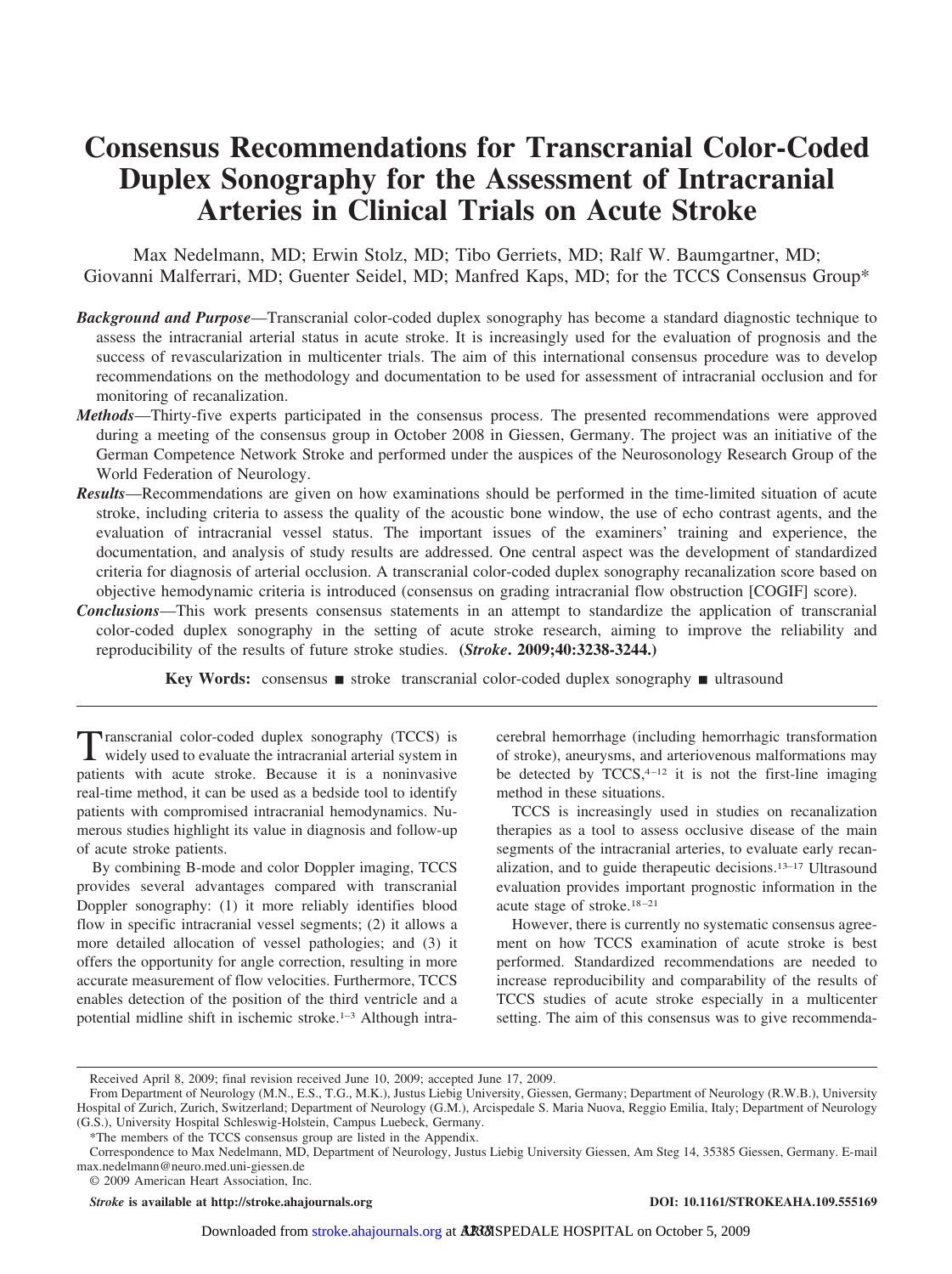

**Figure 1.** Sketch showing head and planes commonly used in transcranial color-coded duplex sonography. A, Sonographic plane (dashed line) is skewed anteroposteriorly by 10° to 20° from anatomic axial plane (solid line) by rotating transducer slightly toward occiput. ●Position of probe. B, Sonographic plane (dashed line) is also angled in frontal projection by  $\approx 10^{\circ}$ to 20° from standard axial plane (solid line) by tilting transducer caudally (back relative to front)  $\approx 10^{\circ}$  to 20°. Reproduced with permission from Krejza et al.24

tions on a standardized approach to utilize TCCS in multicenter acute stroke studies.

For the consensus process, the "state-of-the-art" approach developed by  $Glaser^{22}$  was chosen. A group of experts prepared a draft manuscript based on a systematic review of the literature on TCCS in acute stroke by an extensive search in electronic databases and hand-searching key journals.

In the second step, this draft was sent to a group of 35 international experts invited to participate in the consensus process. The experts were identified and selected on basis of previous publications in the field of TCCS in acute stroke.

After the receipt of the participants' suggestions, a revised version of the manuscript was prepared and discussed in a consensus meeting in October 2008 in Giessen, Germany. All participants of the consensus group approved the recommendations presented in this work.

# **How to Measure**

# **Examination Procedure**

Even though no formal consensus on the examination plane used for TCCS examinations has yet been developed, because in principle the examination plane can be chosen freely within the acoustic window, it is common standard to apply an axial mesencephalic insonation plane through the temporal bone window, allowing the depiction of the circle of Willis.20 –23 This plane is essentially characterized by the butterfly-shape mesencephalic brain stem on B-mode imaging and by depiction of basal cerebral vessels in the color mode. Because of different angles, the axial insonation plane is usually not identical to the axial plane displayed with MR and CT imaging (Figures 1 and 2). The lesser sphenoid wing serves as a B-mode landmark for the terminal internal carotid artery (ICA) and the siphon.

The main branches of the circle of Willis (ie, sphenoidal [M1] and insular [M2] segments of the middle cerebral artery [MCA], precommunicating [A1] segment of the anterior cerebral artery [ACA], distal intracranial part of the ICA, and precommunicating [P1] and postcommunicating [P2] segments of the posterior cerebral artery [PCA]) can be recog-



**Figure 2.** Three-dimensional CT reconstruction shows course of ultrasound beam (dashed arrows) toward middle (curved arrow), anterior (long straight arrow), and posterior (short straight arrows) cerebral arteries. Note resultant sites of vessel intersection with ultrasound beam and angle of insonation, as well as relationship of arteries to lesser sphenoid wing (arrowheads), acoustic window (W), and transducer.  $T =$  transducer. Reproduced with permission from Krejza et al.24

nized and allocated in the color-coded B-mode image. In case of difficulties in differentiation of arterial segments and localization of pathological findings, an additional examination in the coronal plane may be helpful.23 The entire course of all large arteries, as well as all pathological findings, has to be investigated by color-coded as well as spectral Doppler sonography. The depiction of B-mode structures, in combination with the superimposed color-coded flow-velocity map, should be used for the evaluation of the quality of the acoustic bone window.24 The color-coded flow-velocity map serves as an examination tool for the presence of stenoses, occlusions, and collateral flow through the circle of Willis. For details on the examination procedure, the clinical application, and normal values, reference is made to recent reviews.25–27

#### *Consensus Statement 1*

An adequate interpretation of intracranial findings always requires careful assessment of the extracranial vasculature, because obstructive disease of extracranial vessels may significantly influence or severely compromise intracranial hemodynamics.

#### *Consensus Statement 2*

The standard extracranial protocol in the acute stroke setting does not necessarily include evaluation of the ophthalmic artery or supraorbital arteries. In case of relevant ICA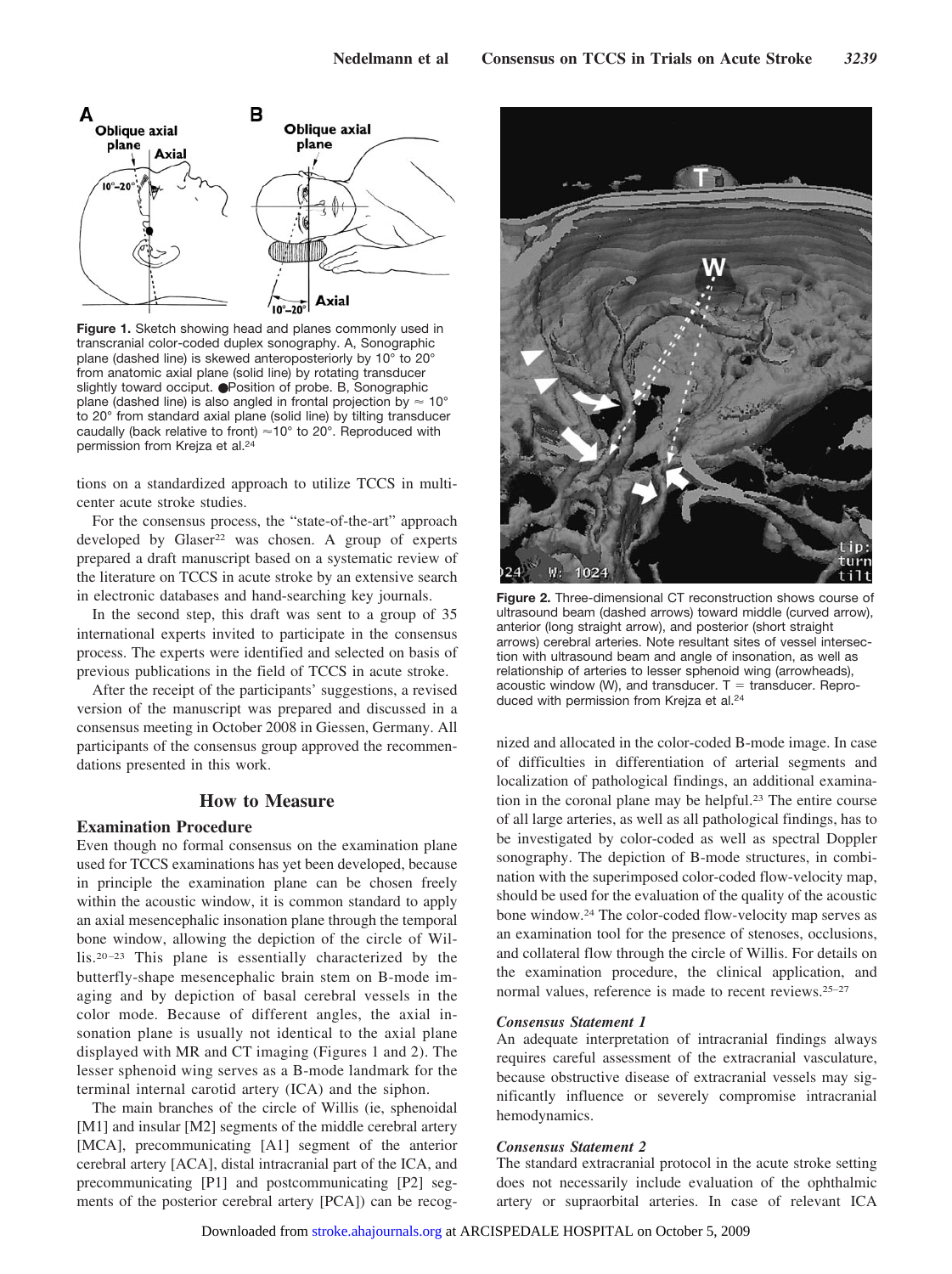pathology, an inverted flow direction in the ophthalmic artery does not provide further information beyond a complete ICA examination. In case of insufficient temporal bone window, evaluation of ophthalmic artery flow direction may be of additional value.

# **Acoustic Window**

The main limitation of TCCS arises from poor acoustic insonation conditions. Because of an insufficient temporal bone acoustic window, insonation of the basal cerebral arteries is incomplete in  $\approx 10\%$  of patients with cerebrovascular diseases.28 –30 Application of an ultrasound contrast agent increases the number of conclusive ultrasound studies and allows adequate diagnosis in  $\approx 80\%$  to 90% of those patients with insufficient bone windows.31–38

A sufficient bone window can be assumed once the ipsilateral proximal branches of the circle of Willis can be displayed, including sufficient Doppler spectra. For the situation of carotid T-occlusion, please refer to the respective section.

# *Consensus Statement 3*

Ultrasound contrast agents (UCA) should be used in the setting of clinical trials:

● In case of an insufficient temporal acoustic bone window: insufficient signal intensity, or absent visibility of the proximal branches of the circle of Willis.

● In cases in which UCA are given at baseline, follow-up examinations should also be performed with UCA. This is important because measured flow velocities may be higher when using UCA.34,39

● Because of varying availability of UCA in different countries and because of a lack of studies with direct comparison of the different UCA, there are no specific recommendations on the type of UCA. In view of the current literature, application of multiple small boli or continuous intravenous infusion increases the length of the diagnostically useful time window.

#### **Angle Correction**

One of the advantages of TCCS over transcranial Doppler sonography is the use of angle-corrected flow velocity measurements. Because of anatomic variations, the angle between the transtemporally transmitted ultrasound beam and the major intracranial arteries varies considerably between different arterial segments, between similar segments of different individuals, and interhemispherically within the same person.40 Angle correction reduces the inaccuracy in flow velocity measurements and allows defining diagnostic criteria with a higher sensitivity to detect intracranial arterial narrowing (ie, stenosis, vasospasm).<sup>41-43</sup> Angle corrected measurements do not decrease intrarater or interrater reproducibility as compared to noncorrected measurements.<sup>44-47</sup>

#### *Consensus Statement 4*

To prevent inadequate measurements, angle correction should only be applied to velocity measurements when the sample volume can be located in a sufficiently long vessel segment that allows sufficient tracing of the main flow vector.25,48 In case of a stenosis being located in a curved arterial segment, angle correction should be omitted, and the ultrasound probe should be repositioned to obtain the smallest insonation angle possible.

#### *Consensus Statement 5*

In case of angle-corrected measurements, the correction angle or additional values of uncorrected velocities (that can be calculated from angle corrected velocities and the correction angle) should be provided in publications. This may help to further define the value of angle correction.

Angle correction potentially is of great value for the evaluation of flow velocity differences between both MCA. Asymmetry of flow velocities is an important indirect criterion for the diagnosis of MCA stenoses. Most importantly, because branch occlusions of the MCA cannot reliably be depicted directly, the indirect diagnosis of branch occlusions relies on a reduction of the M1 flow velocity compared to the contralateral side. A prospective, angiography-controlled study defined nonangle-corrected Doppler criteria for the detection of branch occlusions. An asymmetry index is defined that helps to differentiate normal flow velocities from reduced M1 flow in multiple  $(\geq 3)$  branch occlusions (asymmetry index).49

Another angiography-controlled study established anglecorrected, contrast-enhanced TCCS criteria for MCA branch occlusion. An end-diastolic velocity within the M1 segment of 26 cm/sec in combination with an end-diastolic ratio of 2.5 between the contralateral and the ipsilateral M1 segments identified branch occlusion (as opposed to  $>2.5$ indicating M1 occlusion).<sup>50</sup> However, this study was small and no specifications were made on how the criteria relate to the number of affected MCA branches. Furthermore, peak velocities assessed with contrast-enhanced TCCS are  $\approx$  10% to 20% higher compared to those assessed without echo contrast agents.34,39 It is thus possible that only the criterion "end-diastolic ratio  $\leq$ 2.5," but not the criterion "end-diastolic MCA velocity <26 cm/sec" is useful for nonenhanced TCCS.

#### *Consensus Statement 6*

To date, 2 studies have been published that investigated hemodynamics of the M1 segment in MCA branch occlusion. Its solid evaluation requires normal extracranial and contralateral findings as a prerequisite. Angle-corrected TCCS may allow a more accurate approach to detection of MCA branch occlusion. However, the studies discussed were small and one of them used contrast-enhanced TCCS. Therefore, no recommendation can be made regarding which of the criteria should be used in the setting of clinical trials until validation of this specific issue is conducted in a larger study.

In the presence of a large brain lesion (ischemic or hemorrhagic), tissue edema may dynamically expand and modify the MCA course in the first hours and days after stroke onset.<sup>51</sup> The resulting change of the insonation angle on the affected side may possibly lead to misinterpretations in comparison to the contralateral, unaffected side. Correction of the insonation angle in space occupying stroke has not been studied so far.

#### **What to Measure**

In single and multicenter transcranial Doppler sonography studies, the thrombolysis in brain ischemia (TIBI) score has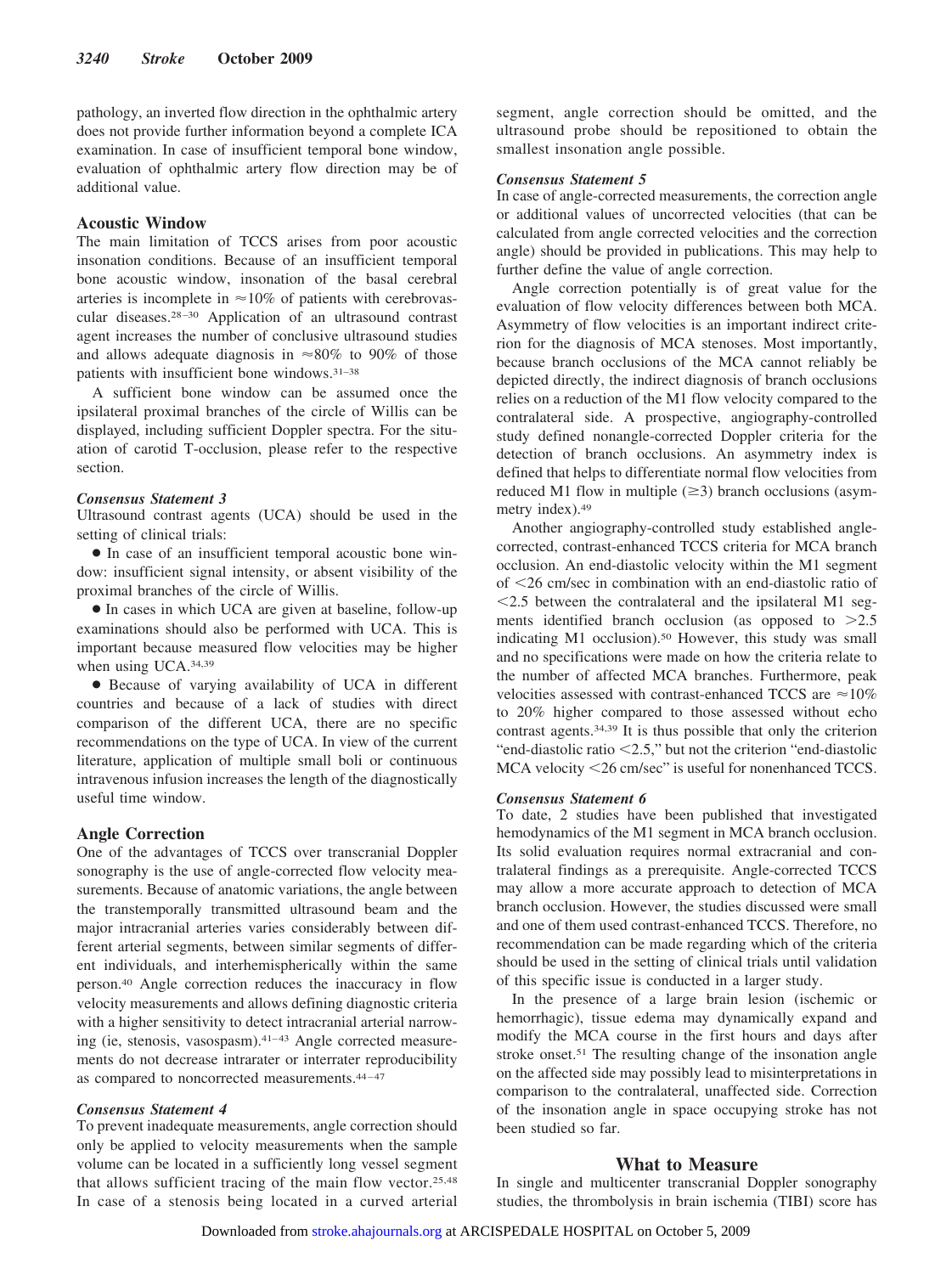| <b>COGIF</b><br>grade | Hemodynamic pattern                                   | Example                                       |
|-----------------------|-------------------------------------------------------|-----------------------------------------------|
|                       | No flow                                               |                                               |
| $\overline{2}$        | Low flow velocities without diastolic<br>flow         | bear.<br>لمجتدأ<br><b>Season,</b>             |
| 3                     | Low flow velocities with diastolic<br>flow            | 78<br><b>Chaustin Chan Chan Change - 18.7</b> |
| 4                     | Established perfusion:                                |                                               |
|                       | a) flow velocities equal to contra-<br>lateral side   | 122<br>242                                    |
|                       | b) high focal flow velocities<br>(i.e. stenosis)      | 420                                           |
|                       | c) high segmental flow velocities<br>(hyperperfusion) |                                               |
|                       |                                                       |                                               |

**Figure 3.** COGIF score for assessment of baseline findings before thrombolysis and changes during the recanalization process.

been widely used for the assessment of initial hemodynamics and recanalization phenomena.52–54 This scale comprises 6 different degrees of hemodynamic abnormalities. In practice, the application of these degrees is difficult and in part quite subjective. Therefore, flow grades are frequently separated into 3 major categories.55 MCA main stem occlusion (TIBI 0 –1), partial recanalization (TIBI 2–3), and complete recanalization (TIBI  $4-5$ ) are assigned to these categories. These 3 categories have been externally validated by angiography. However, only approximately half the cases were evaluated by conventional angiography, and the time interval between Doppler and angiography studies was long.<sup>55</sup>

Differentiation of TIBI grades 1 to 3 (minimal flow, blunted flow, dampened flow) is especially difficult. Furthermore, flow patterns of these grades not only reflect partial recanalization of the M1 but also include different hemodynamic situations in upstream and downstream stenosis and occlusion (including obstruction of the ICA [upstream] and obstruction of MCA branches [downstream]).

Therefore, we aimed at translating the TIBI score into a TCCS-based grading system (consensus on grading intracranial flow obstruction [COGIF] score). This scoring system is exclusively based on known hemodynamic changes of the Doppler spectrum that can be observed in the acute stage of stroke. This tool can be applied for both baseline evaluation and assessment of the recanalization progress during follow-up (Figure 3, Table). The major grades of the COGIF score comprise vessel occlusion (grade 1), partial recanalization (grades 2 and 3), and established perfusion (grade 4).

#### **Comment on COGIF Grade 1: No Flow**

This corresponds to the sonographic finding seen in occlusion of the M1 segment of the MCA or the carotid T.

#### *Occlusion of the M1 Segment (MCA Main Stem Occlusion)*

The main diagnostic criterion of the occlusion of the M1 segment is the absence of a color Doppler flow signal and its Doppler spectrum in the location of the proximal MCA

| Table. |  |  | <b>Possible Hemodynamic Alterations of Follow-Up</b>       |
|--------|--|--|------------------------------------------------------------|
|        |  |  | Findings in Relation to the Vascular Situation at Baseline |

| Hemodynamic Alteration     | Effect on COGIF Score           |  |  |
|----------------------------|---------------------------------|--|--|
| 1. Reflow                  |                                 |  |  |
| A. Partial recanalization  | Improvement by $\geq$ 1 grade   |  |  |
| B. Complete recanalization | Improvement to grade 4          |  |  |
| 2. No change               | Baseline COGIF grade persists   |  |  |
| 3. Worsening               | Deterioration by $\geq 1$ grade |  |  |
| Also see Figure 3          |                                 |  |  |

Also see Figure 3.

segment.<sup>29,56-58</sup> Because the absence of Doppler signals may be a consequence of an insufficient acoustic bone window, a reliable diagnosis of arterial occlusion requires a sufficient visibility of the other arteries (ACA A1-segment, C1-segment of intracranial ICA) or veins (deep middle cerebral vein) of the anterior circulation or visibility of the contralateral anterior circulation.

# *Carotid T Occlusion*

TCCS lacks angiographically validated criteria for the diagnosis of carotid T occlusion. The mostly used diagnostic criterion of carotid T occlusion is the absence of color Doppler flow signal and its Doppler spectrum in the M1 segment of the MCA, the intracranial ICA, and the ipsilateral A1 segment of the ACA. Good visibility of the deep middle cerebral vein, the ipsilateral A2 segment, or the contralateral anterior circulation increases the reliability of this diagnosis.

# *Consensus Statement 7*

If these criteria are fulfilled, it is not necessary to further confirm these diagnoses by use of UCA. A minimal quality standard requires the use of UCA only if insonation conditions are unsatisfactory and a reliable diagnosis is not possible otherwise (see Consensus Statement 3).

#### *Consensus Statement 8*

Diagnosis of a carotid T occlusion should be additionally confirmed by presence of decreased flow velocities, in particular end-diastolic, or oscillating flow, in the ipsilateral cervical ICA and common carotid artery in comparison to the contralateral side.

# **Comment on Grades 2 and 3: Low Flow**

This situation may be caused by different pathological conditions. Low-flow phenomena in the M1 segment of the MCA may be found in the situation of a partial recanalization of the M1 segment or the carotid T, and also in case of an upstream carotid obstruction, or in case of a downstream obstruction (ie, distal main stem or MCA branch occlusions). Upstream or downstream obstruction has to be differentiated from partial recanalization of the M1.

# *Upstream Obstruction*

A hemodynamically compromising ICA lesion can reduce downstream flow velocities in the MCA without MCA or intracranial ICA disease. Such a lesion can also produce compensatory increased flow velocities in the contralateral hemisphere, thereby increasing the asymmetry index.41,59 To ascribe an intracranial flow reduction to intracranial pathology, an upstream obstruction of the ICA an has to be ruled out.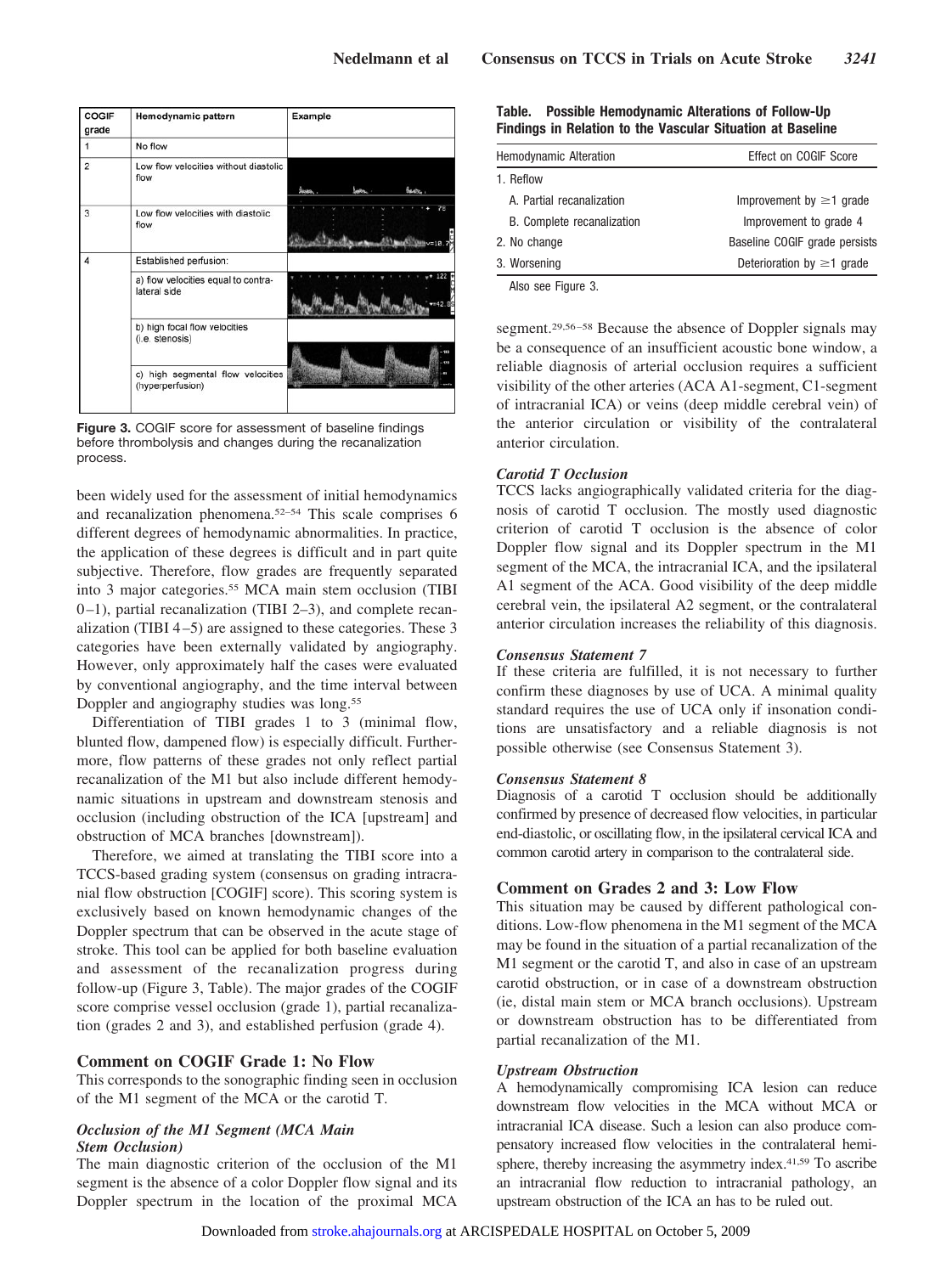#### *Downstream Obstruction (Branch Occlusions)*

The diagnosis of MCA branch occlusions is based on the calculation of the asymmetry index (see Angle Correction). This index should only be calculated if the supplying carotid arteries and the contralateral MCA can be assessed without relevant stenosis or occlusion.

In the COGIF score, low-flow velocities without diastolic flow, indicating a state of residual flow, are distinguished from complete obstruction, because residual flow signals are associated with improved results of tissue plasminogen activator thrombolysis.<sup>60,61</sup>

# **Comment on Grade 4: Established Perfusion**

In this grade, different hemodynamic situations are integrated, including normal flow (4a), stenotic flow (4b), and high-flow velocities in hyperperfusion (4c). This was performed because the consensus group thought that delineation of high-flow velocities from normal-flow velocities is less relevant in consideration of the foremost goal of acute stroke treatment, the reestablishment of sufficient hemispheric perfusion.

This grade therefore comprises 2 different pathological conditions. A focal increase in velocity indicates intracranial stenosis, whereas increased flow velocities along a complete arterial segment reflect hyperperfusion and may be found in the initial state after recanalization, or in case of collateral flow across the involved artery.

#### *Consensus Statement 9*

In a prospective study, TCCS data were correlated with digital subtraction angiography.41 Criteria based on this study allowed for the reliable assessment of  $\geq 50\%$  and  $\leq 50\%$ basal cerebral artery diameter narrowing. They should be applied for the detection and follow-up of intracranial stenoses. However, these criteria have not been validated in the setting of acute stroke. Reactive hyperperfusion may possibly lead to overestimation of the degree of intracranial stenosis.

#### **Follow-Up Evaluation (Recanalization)**

Follow-up evaluation is an important issue in TCCS studies. A standardized and uniformly used recanalization protocol will strongly improve the comparability of different studies.

The time point of a suitable follow-up evaluation cannot be generally recommended and has to be part of the protocol of every individual study. It has to be taken into consideration that the hemodynamic situation in the acute phase of vessel occlusion and during the recanalization progress is subject to fluctuations. To prevent incorrect interpretations, the time points of the follow-up evaluations should be wellstandardized within a study protocol and adhered to in all individual study subjects. Furthermore, care has to be taken to perform follow-up measurements at exactly the same localization that was chosen at baseline (as defined by insonation depth and angle correction).

Possible hemodynamic alterations of follow-up findings in relation to the vascular situation at baseline are: (1) reflow (partial or complete recanalization); (2) no change; and (3) worsening (Table).

#### **Comment on 1: Reflow**

Partial recanalization is assumed in case of:

• Improvement by  $\geq 1$  grades on the COGIF score.

Complete recanalization is assumed, if:

● Flow within the previously occluded vessel has developed to grade 4.

# **Comment on 2: No Change**

No change is assumed, if:

• The COGIF grade from baseline evaluation persists.

#### **Comment on 3: Worsening**

Worsening is assumed, if:

• The flow situation deteriorates by  $\geq 1$  grades on the COGIF score.

# **Who Examines the Patients and How to Document the Findings**

The quality of sonographic study results directly depends on the skills and experience of the examiner. All ultrasound procedures in clinical trials therefore need to be performed by sufficiently trained and experienced sonographers. The organizers of clinical trials should define minimum quality requirements for their participating sonographers before patient recruitment. The consensus group agreed that an international quality guideline developed by the Neurosonology Research Group should serve as a basis for elaborating standards for individual trials (www.nsrg.org.tw/expert.htm).

#### *Consensus Statement 10*

The ultrasound findings should be interpreted on site by an experienced ultrasound investigator. Subsequent offline analysis of recorded videotapes, prints, or digitally stored screenshots has proven to be less reliable in previous studies. Because of a lack of reliable data on the optimal way of study documentation, further research in this field is necessary.

#### *Consensus Statement 11*

Because full blinding of the ultrasound investigator is not feasible, follow-up clinical assessment should be blinded with respect to the ultrasound findings. In case of treatment studies, the ultrasound investigator should not be aware of the treatment allocation.

All extracranial and transcranial sonographic findings should be documented according to established guidelines (an English version of the recommendations for documentation of the German Society of Ultrasound in Medicine is available online at www.degum.de/657.html). In case of unaffected vessels, this includes documentation of both color imaging and Doppler spectra. In case of pathological findings, documentation includes recording of the pathology and of the vessel segments upstream and downstream to the focus. Each pathological finding has to be documented separately in such a way that the interpretation of the initial examiner is comprehensible.

# **Concluding Remarks**

This work presents consensus statements based on the experience of a panel of experts in an attempt to standardize the methodology for TCCS in the setting of acute stroke research,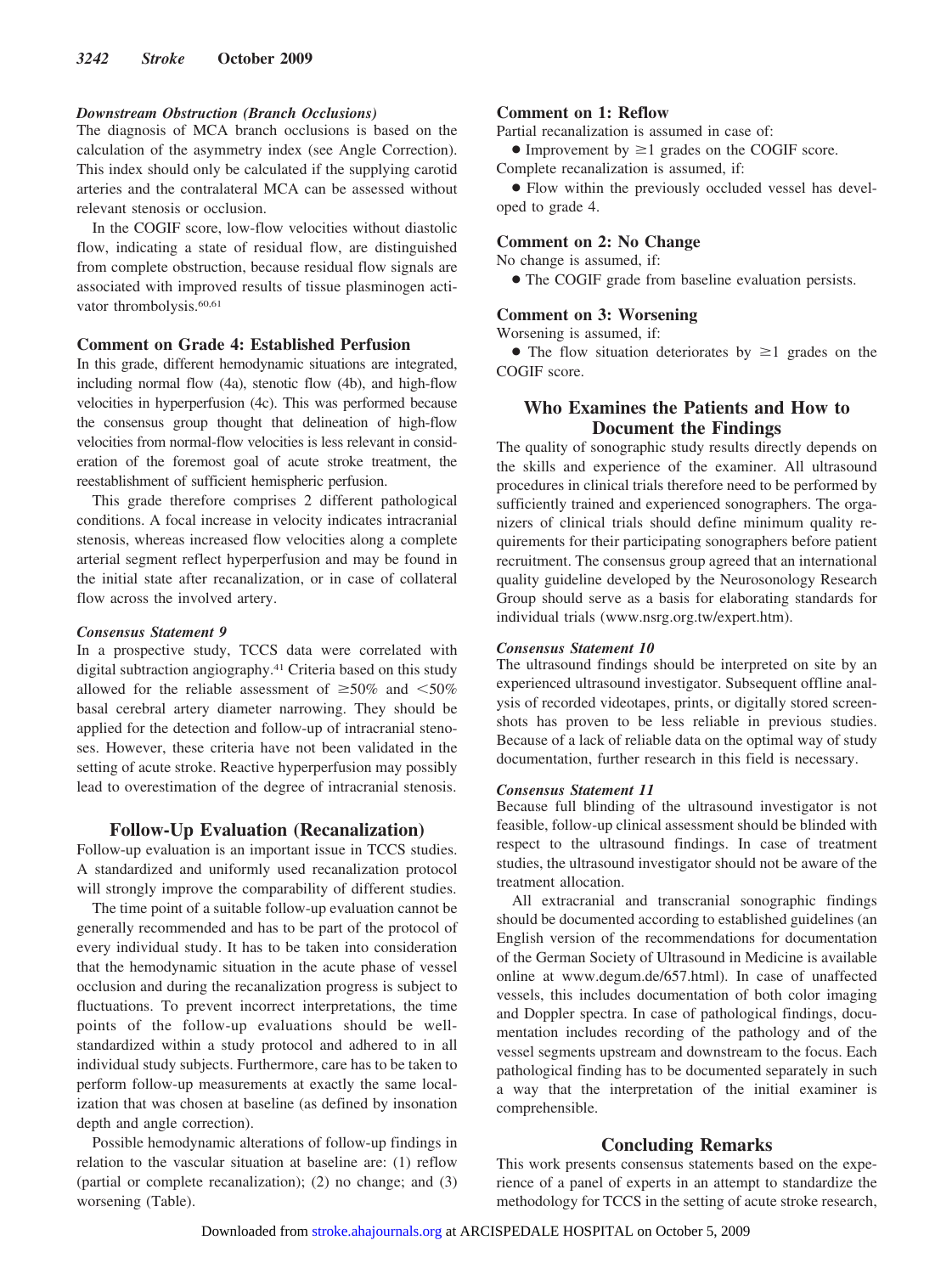aiming to improve the reliability and reproducibility of the results of future stroke studies. The consensus statements cover different aspects of TCCS application the consensus panel thought to be controversial and that need clarification for more uniform use of this diagnostic modality.

The presented COGIF score may serve as a tool to more reliably assess vascular status and treatment results in case of acute intracranial vessel occlusion. We aimed to design this score to evaluate hemodynamic alterations that can be objectively recognized and categorized. Proper use of the score requires careful assessment of all brain supplying arteries to rule out indirect effects by upstream and downstream vascular obstructions possibly influencing the hemodynamics of the target vessel. Based on this prerequisite, the score may improve comparability of study results. However, it is stressed that this score has not yet been validated against another imaging modality.

# **Appendix**

#### **The TCCS Consensus Group**

Anita Arsovska (Skopje, Macedonia), Eva Bartels (Muenchen, Germany), Ralf Baumgartner (Zurich, Switzerland), Dirk Droste (Muenster, Germany), Juergen Eggers (Hamburg, Germany), Jens Eyding (Bochum, Germany), Georg Gahn (Karlsruhe, Germany), Dimitrios Georgiadis (Zurich, Switzerland), Tibo Gerriets (Giessen, Germany), Michael Goertler (Magdeburg, Germany), Hajo Hamer (Marburg, Germany), Arjan W. Hoksbergen (Amsterdam, Netherlands), Manfred Kaps (Giessen, Germany), Christof Kloetzsch (Allensbach, Germany), Grzegorz Kozera (Gdansk, Poland), Jaroslaw Krejza (Philadelphia, USA), Vincent Larrue (Toulouse, France), Giovanni Malferrari (Reggio Emilia, Italy), Mathias Maeurer (Erlangen, Germany), Kazuo Minematsu (Osaka, Japan), Max Nedelmann (Giessen, Germany), Fabienne Perren (Geneva, Switzerland), Thomas Postert (Paderborn, Germany), E. Bernd Ringelstein (Muenster, Germany), Martin Ritter (Muenster, Germany), Felix Schlachetzki (Regensburg, Germany), Eberhard Schmitt (Koblenz, Germany), Guenter Seidel (Luebeck, Germany), David Skoloudik (Olomouc, Czech Republic), Erwin Stolz (Giessen, Germany), Roman Sztajzel (Geneva, Switzerland), Charles Tegeler (Winston-Salem, USA), Gerhard-Michael von Reutern (Bad Salzhausen, Germany), Joanna Wardlaw (Edinburgh, United Kingdom), and Michael Wunderlich (Magedeburg, Germany).

#### **Sources of Funding**

This work has been supported by a grant from the German Competence Network Stroke.

None.

# **Disclosure**

#### **References**

- 1. Gerriets T, Stolz E, Modrau B, Fiss I, Seidel G, Kaps M. Sonographic monitoring of midline shift in hemispheric infarctions. *Neurology*. 1999; 52:45– 49.
- 2. Seidel G, Gerriets T, Kaps M, Missler U. Dislocation of the third ventricle due to space-occupying stroke evaluated by transcranial duplex sonography. *J Neuroimaging*. 1996;6:227–230.
- 3. Stolz E, Gerriets T, Fiss I, Babacan SS, Seidel G, Kaps M. Comparison of transcranial color-coded duplex sonography and cranial CT measurements for determining third ventricle midline shift in spaceoccupying stroke. *Am J Neuroradiol*. 1999;20:1567–1571.
- 4. Becker G, Winkler J, Hofmann E, Bogdahn U. Differentiation between ischemic and hemorrhagic stroke by transcranial color-coded real-time sonography. *J Neuroimaging*. 1993;3:41– 47.
- 5. Seidel G, Kaps M, Dorndorf W. Transcranial color-coded duplex sonography of intracerebral hematomas in adults. *Stroke*. 1993;24: 1519 –1527.
- 6. Maurer M, Shambal S, Berg D, Woydt M, Hofmann E, Georgiadis D, Lindner A, Becker G. Differentiation between intracerebral hemorrhage and ischemic stroke by transcranial color-coded duplex-sonography. *Stroke*. 1998;29:2563–2567.
- 7. Baumgartner RW, Mattle HP, Schroth G. Transcranial colour-coded duplex sonography of cerebral arteriovenous malformations. *Neuroradiology*. 1996; 38:734 –737.
- 8. Fischer B, Klotzsch C, Nahser HC, Henkes H, Kuhne D, Berlit P. [clinical application of transcranial color-coded duplex ultrasound for detection of intracranial aneurysms]. *Nervenarzt*. 1998;69:671-677.
- 9. Griewing B, Motsch L, Piek J, Schminke U, Brassel F, Kessler C. Transcranial power mode Doppler duplex sonography of intracranial aneurysms. *J Neuroimaging*. 1998;8:155–158.
- 10. Klotzsch C, Bozzato A, Lammers G, Mull M, Lennartz B, Noth J. Three-dimensional transcranial color-coded sonography of cerebral aneurysms. *Stroke*. 1999;30:2285–2290.
- 11. Seidel G, Cangur H, Albers T, Meyer-Wiethe K. Transcranial sonographic monitoring of hemorrhagic transformation in patients with acute middle cerebral artery infarction. *J Neuroimaging*. 2005;15:326 –330.
- 12. Perren F, Horn P, Kern R, Bueltmann E, Hennerici M, Meairs S. A rapid noninvasive method to visualize ruptured aneurysms in the emergency room: three-dimensional power Doppler imaging. *J Neurosurg*. 2004; 100:619 – 622.
- 13. Gerriets T, Goertler M, Stolz E, Postert T, Sliwka U, Schlachetzki F, Seidel G, Weber S, Kaps M. Feasibility and validity of transcranial duplex sonography in patients with acute stroke. *J Neurol Neurosurg Psychiatry*. 2002;73:17–20.
- 14. Sekoranja L, Loulidi J, Yilmaz H, Lovblad K, Temperli P, Comelli M, Sztajzel RF. Intravenous versus combined (intravenous and intra-arterial) thrombolysis in acute ischemic stroke: A transcranial color-coded duplex sonography-guided pilot study. *Stroke*. 2006;37:1805–1809.
- 15. Wunderlich MT, Stolz E, Seidel G, Postert T, Gahn G, Sliwka U, Goertler M. Conservative medical treatment and intravenous thrombolysis in acute stroke from carotid T occlusion. *Cerebrovasc Dis*. 2005;20:355–361.
- 16. Perren F, Loulidi J, Graves R, Yilmaz H, Rufenacht D, Landis T, Sztajzel R. Combined iv-intra-arterial thrombolysis: a color-coded duplex pilot study. *Neurology*. 2006;67:324 –326.
- 17. Ringelstein EB, Biniek R, Weiller C, Ammeling B, Nolte PN, Thron A. Type and extent of hemispheric brain infarctions and clinical outcome in early and delayed middle cerebral artery recanalization. *Neurology*. 1992; 42:289 –298.
- 18. Allendoerfer J, Goertler M, von Reutern GM. Prognostic relevance of ultra-early doppler sonography in acute ischaemic stroke: a prospective multicentre study. *Lancet Neurol*. 2006;5:835– 840.
- 19. Wunderlich MT, Goertler M, Postert T, Schmitt E, Seidel G, Gahn G, Samii C, Stolz E. Recanalization after intravenous thrombolysis: does a recanalization time window exist? *Neurology*. 2007;68:1364 –1368.
- 20. Malferrari G, Bertolino C, Casoni F, Zini A, Sarra VM, Sanguigni S, Pratesi M, Lochner P, Coppo L, Brusa G, Guidetti D, Cavuto S, Marcello N. The ELIGIBLE study: ultrasound assessment in acute ischemic stroke within 3 hours. *Cerebrovasc Dis*. 2007;24:469 – 476.
- 21. Wong KS, Li H. Long-term mortality and recurrent stroke risk among Chinese stroke patients with predominant intracranial atherosclerosis. *Stroke*. 2003;34:2361–2366.
- 22. Glaser EM. Using behavioral science strategies for defining the state-ofthe-art. *J Applied Behav Sci*. 1980;16:79 –92.
- 23. Valaikiene J, Schuierer G, Ziemus B, Dietrich J, Bogdahn U, Schlachetzki F. Transcranial color-coded duplex sonography for detection of distal internal carotid artery stenosis. *Am J Neuroradiol*. 2008;29: 347–353.
- 24. Krejza J, Mariak Z, Melhem ER, Bert RJ. A guide to the identification of major cerebral arteries with transcranial color Doppler sonography. *AJR Am J Roentgenol*. 2000;174:1297–1303.
- 25. Zipper SG, Stolz E. Clinical application of transcranial colour-coded duplex sonography-a review. *Eur J Neurol*. 2002;9:1-8.
- 26. Baumgartner RW. Transcranial color duplex sonography in cerebrovascular disease: a systematic review. *Cerebrovasc Dis*. 2003;16:4 –13.
- 27. Krejza J, Baumgartner RW. Clinical applications of transcranial color-coded duplex sonography. *J Neuroimaging*. 2004;14:215–225.
- 28. Seidel G, Kaps M, Gerriets T. Potential and limitations of transcranial color-coded sonography in stroke patients. *Stroke*. 1995;26:2061–2066.